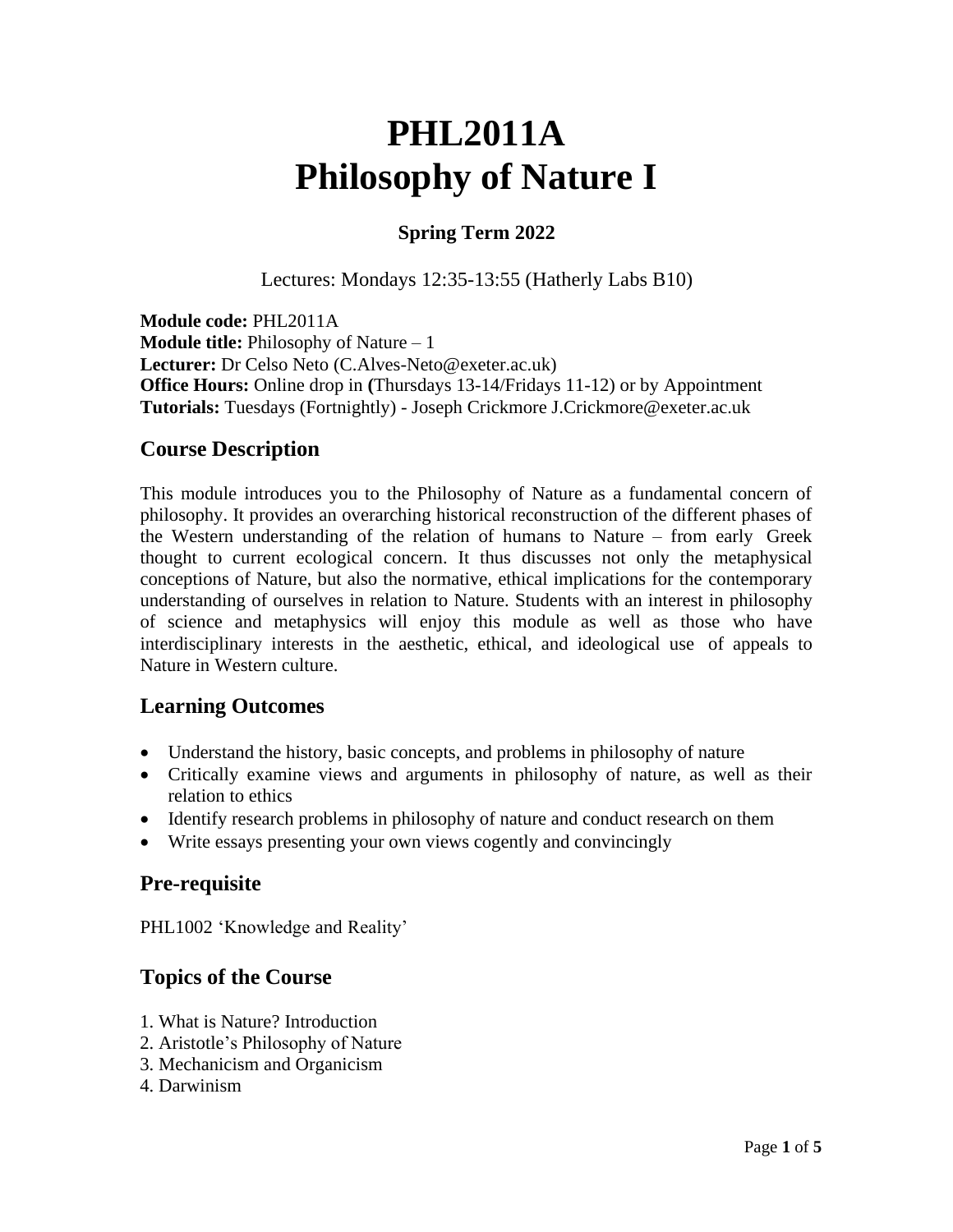- 5. Process Ontology
- 6. Human Nature
- 7. Mind and World
- 8. Ecology and Feminism
- 9. Nature in Asian Philosophy
- 10. The Gaia Hypothesis
- 11. Summary

#### **Assessment**

- *Written Exam*: 90-minutes (40% of the final mark).
- *Essay*: 2000 words (60% of the final mark). Deadline: March  $10^{th}$  (Week 8)

The written exam will be marked for clarity, accuracy, depth, and scope of knowledge. Sample questions will be distributed for study purposes before the exam.

Essays will be marked for clarity of presentation and argument, level of detail and material used, and originality of ideas. Guidelines for writing philosophical essays will be available on this module's ELE page.

**NOTICE**: An essay plan of 500 words for formative assessment and oral feedback is due two weeks in advance (Week 6). *Students are highly encouraged to meet with the instructor during office hours (or by appointment) to discuss the essay plan.*

# **Plagiarism and Misconducts**

Cheating or plagiarism on any assignment or examination is regarded as an extremely serious academic offense. These and other acts of misconduct will not be tolerated by the instructor. Suspicious cases of misconduct will lead to an investigation and adequate penalty according to the Teaching Quality Assurance Manual (12 - [Academic conduct and](https://as.exeter.ac.uk/academic-policy-standards/tqa-manual/aph/managingacademicmisconduct/)  practice - [Teaching Quality Assurance Manual -](https://as.exeter.ac.uk/academic-policy-standards/tqa-manual/aph/managingacademicmisconduct/) University of Exeter).

# **Schedule and Required Readings**

#### **Week 2**: **Aristotle's Philosophy of Nature**

- Aristotle *Physics* Book I: §7; Book 2: §3 and §8. In Barnes, J. (1991) The Complete Works of Aristotle. Princeton University Press.
- Aristotle *Metaphysics* Book VII: §1-3 and §6. In Barnes, J. (1991) The Complete Works of Aristotle. Princeton University Press.

#### **Week 3: Mechanicism and Organicism**

- Descartes (2006) *Discourse on The Method* Part 5 Oxford University Press
- Needham, J. (1928). Organicism in biology. *Philosophy*, *3*(9), 29-40.
- Nagel, E. (1951). Mechanistic explanation and organismic biology. *Philosophy and Phenomenological Research*, *11*(3), 327-338.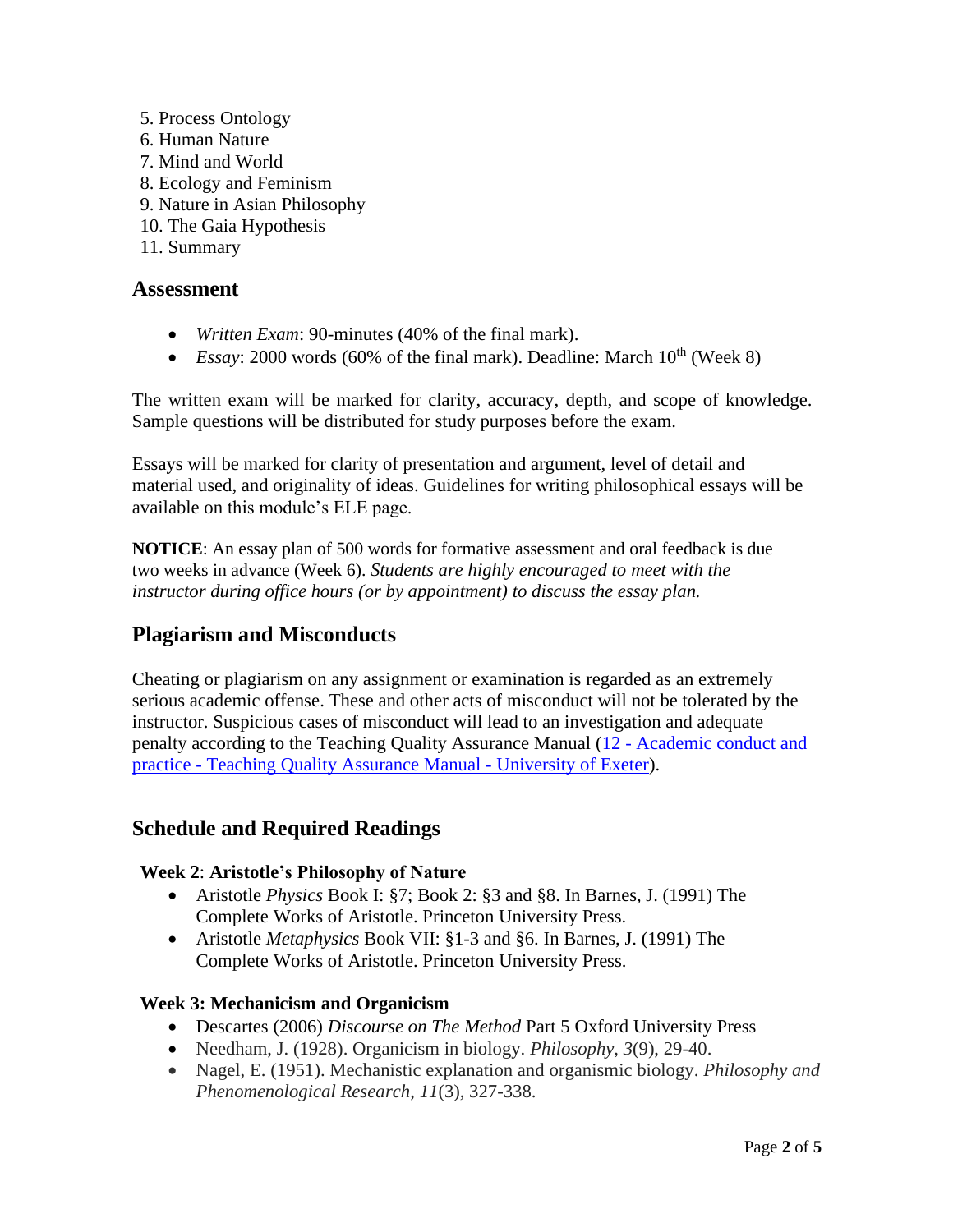#### **Week 4: Darwinism**

- Darwin C (1859). Origin of Species. Chapter XIV. Oxford University Press
- Sober, E. (1980). Evolution, population thinking, and essentialism. *Philosophy of Science*, *47*(3), 350-383.

## **Week 5: Process Ontology**

- Rescher, N. (1996) Introduction, Historical Background, Basic Ideas, in: *Process Metaphysics: An Introduction to Process Philosophy*.
- Dupré, J. (2020). Life as process. *Epistemology & Philosophy of Science*, *57*(2), 96-113.

## **Week 6: Human Nature**

- Lewens Tim (2012). Human Nature: The Very Idea. *Philosophy & Technology*, 25(4): 459–474.
- Kronfeldner, Maria, Neil Roughley, and Georg Toepfer (2014) Recent Work on Human Nature: Beyond Traditional Essences. *Philosophy Compass*. 9(9): 642–652.

## **Week 7: Mind and World**

- Bennett, Karen (2007). Mental Causation. Philosophy Compass 2 (2):316-337.
- Gibb, Sophie C. (2014). Mental Causation. Analysis 74 (2): 327-338.

## **Week 8: Nature, Ecology and Feminism**

- Merchant, C., 1980, Nature as Female in: *The Death of Nature: Women, Ecology and the Scientific Revolution*, San Francisco: Harper and Row
- Warren, K. J. (1990). The power and the promise of ecological feminism. *Environmental ethics*, *12*(2), 125-146.

## **Week 9: Nature in Asian Philosophy**

- Zhaungzi (2006) Autumn Floods. In Watson, B. *The Complete Works of Zhuagzi*. Columbia University Press
- Mo-Tzu (2009) Heaven's Intent I, II, III. In Johnston. The Mozi: Complete Translation. Chinese University Press.

# **Week 10: The Gaia Hypothesis**

- Lovelock, J. (1989). Geophysiology, a science of Gaia. Review of Geophysics
- Godfrey-Smith. (2014). The Ant and the Steam Engine. London Review of **Books**

# **Suggested Reading**

All students must read the texts listed above. It is also highly recommended that you read the following books:

• Coates, P. (1998) *Nature: Western Attitudes since Ancient Times*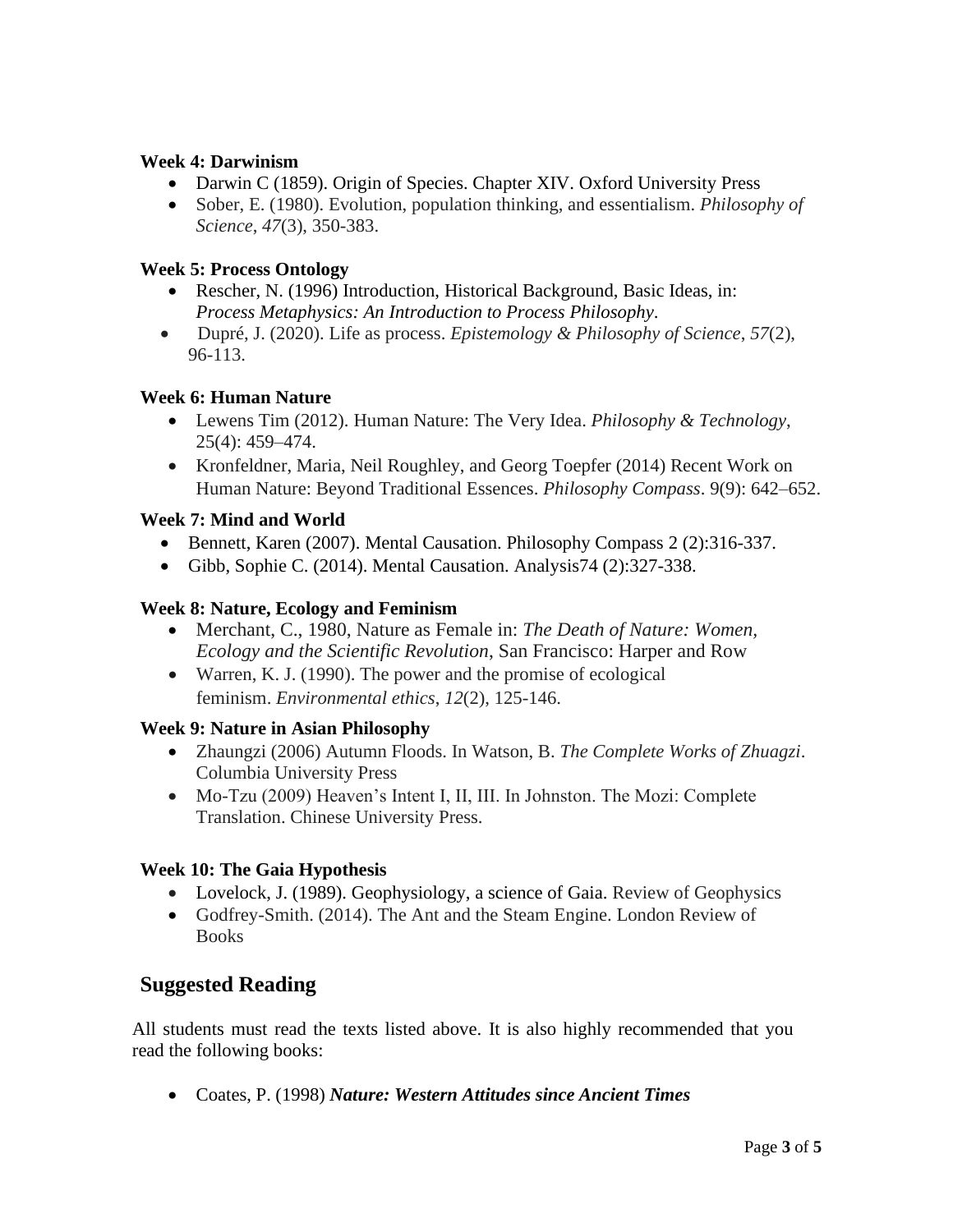- Collingwood, R.G. (1945). *The Ideaof Nature*
- Dear, P. (2006) *The Intelligibility of Nature: How Science Makes Sense of the World*
- Koyré, A. (1957) *From the Closed World to the Infinite Universe*
- Merchant, C. (1980) *The Death of Nature: Women, Ecology, and the Scientific Revolution*
- Sterelny, K. and Griffiths, P. E. (1999) *Sex and Death*

The following readings are complementary to the weekly mandatory readings:

## **Week 1:**

Collingwood, R. G. (1934/44) Chapter 1: 'Introduction', in *The Idea of Nature*. Coates, P. (1998) 'The Natures of Nature', in *Nature: Western Attitudes since Ancient Times*

Dear, P. (2006). Introduction. In *The Intelligibility of Nature: How Science Makes Sense of the World*.

## **Week 2:**

Walsh, D. M. (2008). Teleology. In *The Oxford handbook of philosophy of biology*. Austin, C. J. (2017). Aristotelian essentialism: essence in the age of evolution. *Synthese*, *194*(7), 2539-2556.

## **Week 3**:

Dear, P. (2006) 'Chapter 1: The Mechanical Universe from Galileo to Newton', in: *The Intelligibility of Nature: How Science Makes Sense of theWorld.* Gilbert, S. F., & Sarkar, S. (2000). Embracing complexity: Organicism for the 21st century. *Developmental Dynamics, 219*, 1–9.

## **Week 4**:

Ruse, M. (2000). Teleology: yesterday, today, and tomorrow?. *Studies in History and Philosophy of Science Part C: Studies in History and Philosophy of Biological and Biomedical Sciences*, *31*(1), 213-232.

Sober, E. (2011). Evolution without naturalism. *Oxford studies in philosophy of religion*, *3*, 187-221.

# **Week 5**:

Rescher, N. (1996) 'Historical Background' in: *Process Metaphysics: An Introduction to Process Philosophy*.

Dupré, J., & Nicholson, D. J. (2018). Towards a processual philosophy of biology. *A manifesto for a processual philosophy of biology*.

## **Week 6**:

Hull, D. L. (1986, January). On human nature. In *PSA: Proceedings of the biennial meeting of the philosophy of science association* (Vol. 1986, No. 2, pp. 3-13). Philosophy of Science Association.